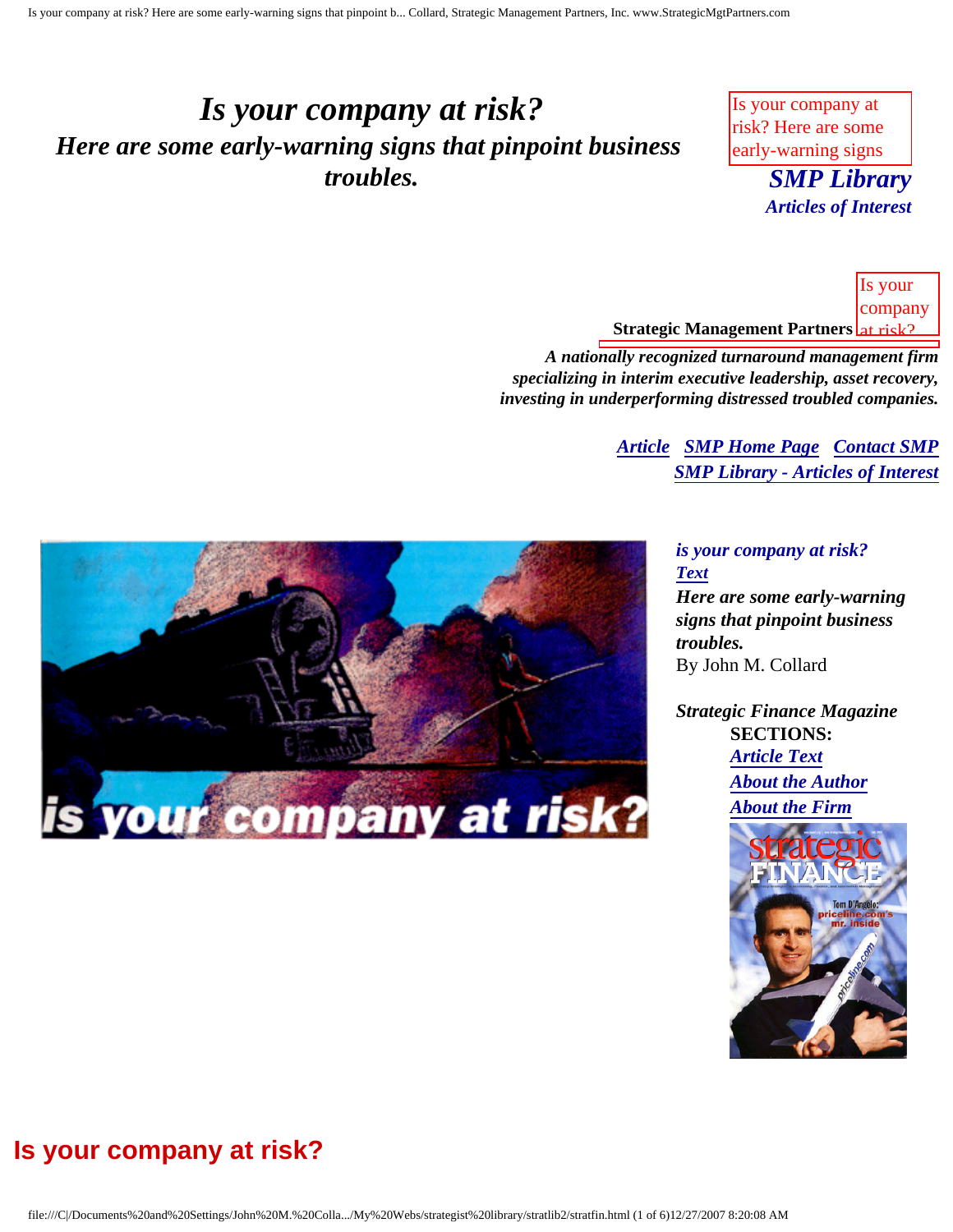### **Here are some early-warning signs that pinpoint business troubles.**

By John M. Collard

Too often, companies die unnecessarily. Why? Because most managers haven't learned to recognize the symptoms of oncoming illness in their business. Management doesn't know how to manage in this situation. They haven't had to in the past, and are ill equipped when trouble sets in.

The obvious signs of business trouble are rarely its root causes. Losing money, for example, isn't the problem. Rather, losing money is the result of other problems.

When you wait too long to recognize deteriorating characteristics the company seeks bankruptcy protection . . . only creditors, attorneys and accountants benefit from this process. It's the astute manager that recognizes infallibility, and has the foresight to ask for help . . . before serious trouble sets in.

Corporate managers and directors, you share in the business risks of the companies you serve. You accept additional risk when the company is heading for trouble. By recognizing some early warning signs of business trouble on the horizon, you can eliminate, overcome, or, at the very least, side step those risks.

If you can answer yes to some of these questions, it is time to take decisive action.

#### **Is the owner or top management over extended?**

Whose work are they doing? When they continue to perform functions that should be done by others (once the business has grown to a more complex level), they're over extended.

Managers need to delegate work appropriately. Define the owner's and key managers' jobs to clarify role responsibility. Assess subordinates' competence; retain them if appropriate - replace them if not. Monitor key metrics so you'll remain informed about conditions . . . without being immersed in them.

#### **Is the turnover rate excessive?**

A sure sign of underlying problems is rapid employee turnover. Employees know when problems exist, the good ones will leave early. This condition can be the result of a faulty hiring process, inadequate training, poor management . . . the list goes on. The price for ignoring this problem is high: low morale, lost wages, recruiting costs, lack of productivity, and ultimately, forfeited business.

Uncover the real causes early on, and rectify them. Solutions include clearly defined job responsibilities, performance expectations, rewards, and scope of authority. Several levels of management attention should be devoted to new key employees (and those moving to new positions) during the initial days of their assignment.

#### **Are communications ineffective?**

Ineffective meetings, management information, or inter departmental coordination can destroy a business from the inside out - even as it is growing.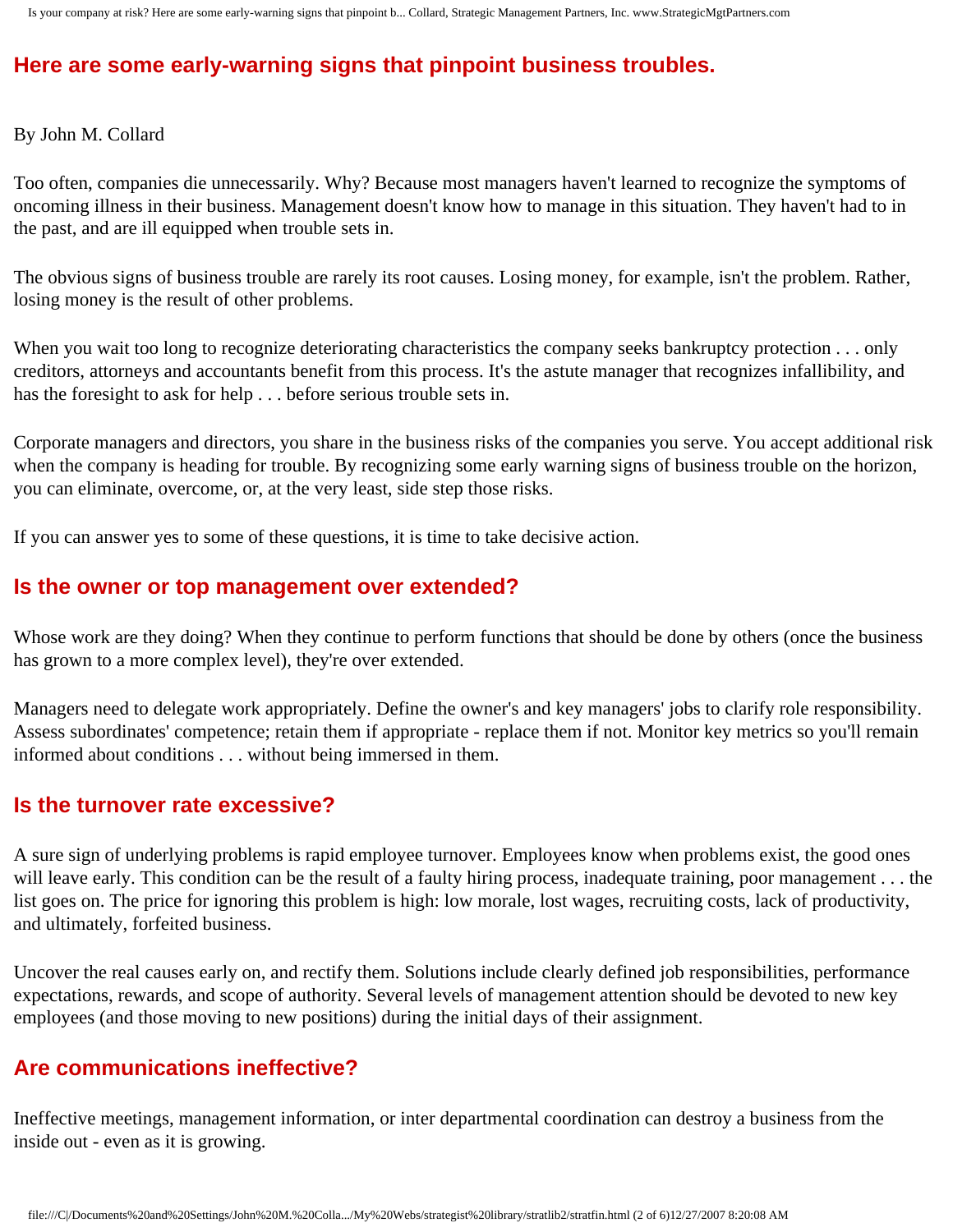If all that is accomplished during 'Bull Sessions' is a lot of . . . well, "Bull" . . . then this is clearly the fault of the leader. It's a leader's duty to limit the scope of topics discussed and participants, to establish an agenda - with specific begin/ adjourn times - and stick to it. Demonstrate organization by managing your meetings and your team will demonstrate that organization by managing your company.

#### **Are goals unclear?**

Chronic failure to achieve stated business goals suggests a problem far more serious than a lack of performance. Often, it implies a lack of clarity regarding the owner's goals, and usually indicates a failure to secure management team 'buy in'.

Take a long, hard look at the goal setting process. Set goals and hold managers accountable for success.

### **Are compensation and incentive programs yielding unsatisfactory results?**

While it seems obvious that programs should clearly and directly reward for successful job performance, it's remarkable that many companies unwittingly set up compensation structures that reward performance altogether different from that outlined in the job description. A word of warning if this is your practice: Be careful what you pay for - you might just get it.

By contrast, managers who are paid incentives based upon gross margin can be more effective than those paid on gross sales. Why? Because they share the burden of poor performance, they're more likely to take corrective action when faced with substandard performers. Pay incentives when performance is achieved, and don't pay for it if not achieved.

#### **Is new business waning?**

If so, you are out of touch with the marketplace. High prices, unresponsive proposals, and giving more than is required of you are the typical reason companies lose bids.

Commitment to winning new business is essential to success; so identify targets early on - always keeping a close eye on the customer's special needs. Bid to win, and then manage for profit and growth.

### **Are any key client relationships deteriorating?**

Determine if a decrease in business from long time customers is due to poor market conditions in their industry - or poor service from your company. If it's you, you're probably no longer meeting the customer's needs. Worse - you may not know.

Manage customer relationships carefully. Customer needs, like your own, change. Assign specific responsibility for nurturing customer relationships to all levels of management -not just to those within the sales force.

### **Does the company create 'products in search of markets?'**

Products developed before market needs are assessed can waste resources and be difficult to sell. It is less expensive to create awareness of a product or service that meets an existing demand, than to develop a new market for existing products or services that doesn't exist.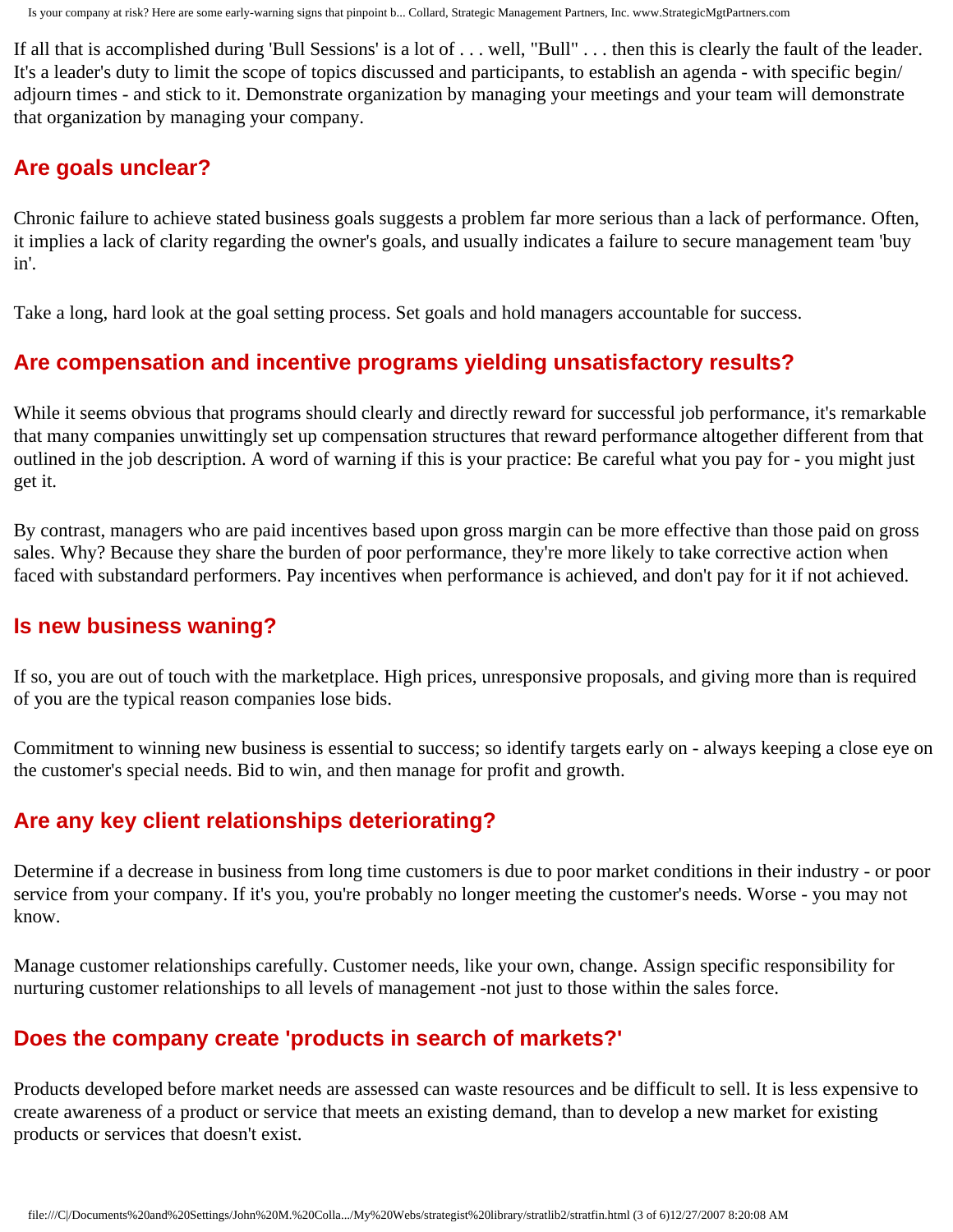Is your company at risk? Here are some early-warning signs that pinpoint b... Collard, Strategic Management Partners, Inc. www.StrategicMgtPartners.com

Identify how your key competencies satisfy customer need and produce benefits. Have your team pretend they are your competition; their task is to identify the strategy that you, the competitor, should pursue. Ask you customers . . . simple but effective.

#### **Do financial and management reports cover the wrong information at the wrong level?**

Financial and operational reports must be accurate, timely, and pertinent. Too often, management receives only traditional accounting measures of company value, instead of cash flow or new business generated. Also, information is often prepared at the wrong level, making it difficult or impossible for management to know what's going on inside their operations.

Cash flow is the best indicator of business health. Prepare forecasts, and then manage to them. Management should determine performance at each level of the business (i.e. profit center, cost center, cash center), and update often.

### **Does the operation have a track record of failed expansion plans?**

Setbacks drain businesses of cash, time, and morale. When companies fail in one effort, management tends to 'pull in its horns' the next time out. The result? Suppressed hopes for growth or expansion. Efforts fail because of inadequate cash, poor management, lack of thorough market analysis, or improper control systems.

Managers who run independent operations must be adept at problem solving, decision making, team building, and managerial analysis; skills which are not obvious. Understand why your company is successful in its present marketplace, and try to 'model' those conditions in a new marketplace.

Recognizing trouble requires no hocus-pocus. Likewise, solving trouble's accompanying problems takes no smoke and mirrors. Seldom is there only one reason for business troubles; more than likely, you'll discover two or three. Getting to the real issues is the catalyst toward change - and recovery.

And that's a much more acceptable risk.

## <span id="page-3-0"></span>**About the Author**

John M. Collard, a Certified Turnaround Professional, is Chairman of Annapolis, Md.-based Strategic Management Partners, Inc., (www.strategist.ws), a nationally recognized turnaround management firm specializing in interim executive leadership, corporate renewal governance, and post-acquisition support for the private equity community. He is also past chairman of the Turnaround Management Association. You can reach him at (410) 263-9100 or strategist@aol.com. *[www.StrategicManagementPartnersInc.com](http://www.strategicmanagementpartnersinc.com/)*

*[Sections](#page-0-2) [Index](#page-0-3) [Contact](#page-4-0)*

## <span id="page-3-1"></span>**About the Firm**

**Strategic Management Partners** has substantial experience advising corporations and individuals on the strategic and mechanical issues of corporate development and governance, operating management and turnarounds for asset recovery. Our principal has over 30 years experience in P/L Management, Strategic Planning and Repositioning, M&A for Strategic Advantage, Finance, Investing, Raising Funds, Sales/Business Development, Building Selling and Marketing Teams, and Operational Auditing = In Public & Private companies = In healthy and crisis situations.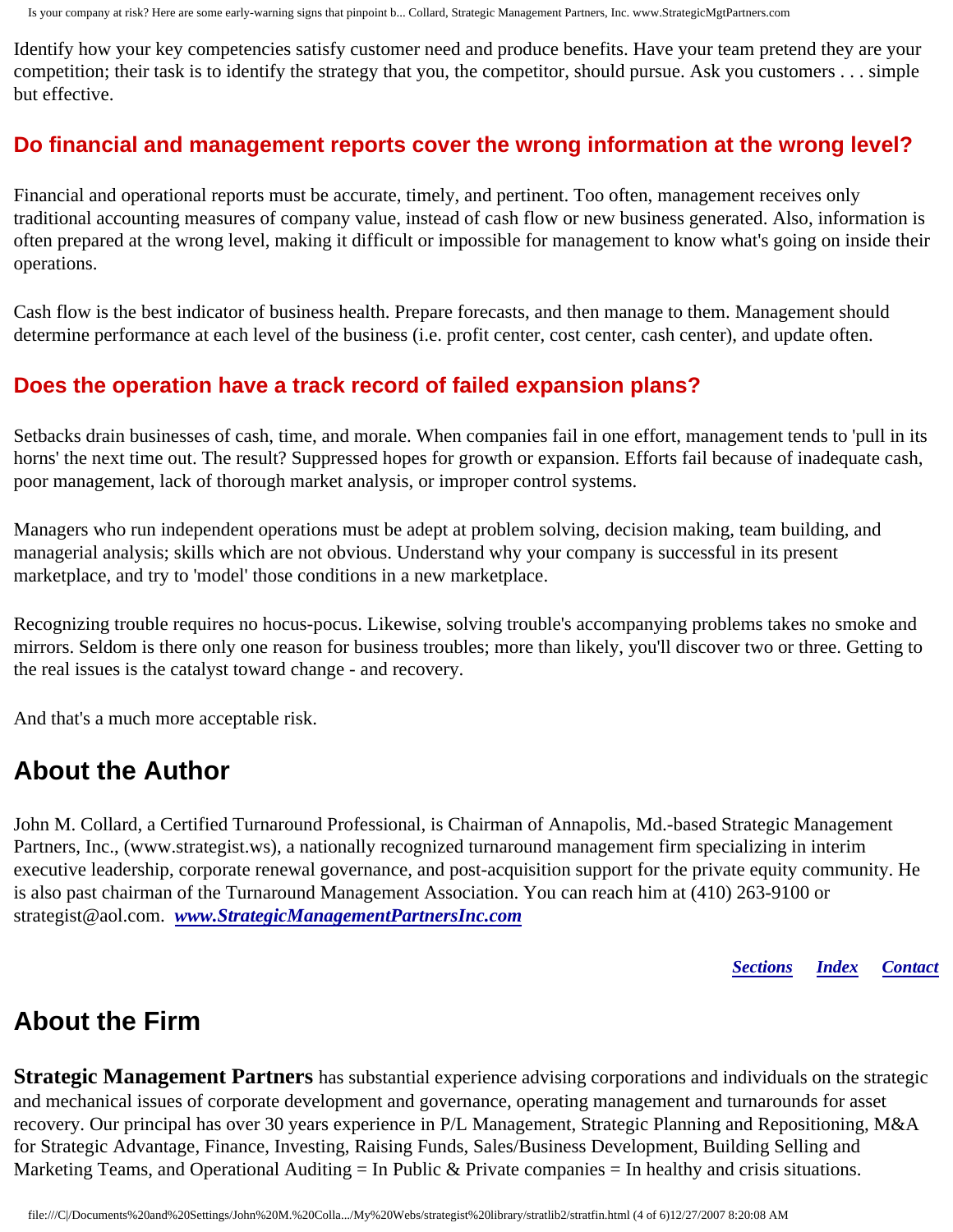We work with and support the equity capital community to provide assessment studies to determine the situation, planning and strategy development to direct the company, crisis management to oversee that assets are not squandered away, workout teams that recover assets, and board level oversight to keep the client headed in the right direction.

Is your company at risk? Here are some early-warning signs that pinpoint business

We seek strategic alliances with private equity funds.

*[Sections](#page-0-2) [Index](#page-0-3) [Contact](#page-4-0)*

*[Index](#page-0-3)*

We welcome constructive inquires. More information is available if required.

There is more to Strategic Management Partner's *[Return to Home Page](http://members.aol.com/strategist/home.html#TOP)*

# <span id="page-4-0"></span>**Example 2** Contact Information

risk? John M. Collard, Chairman Strategic Management Partners, Inc. 522 Horn Point Drive Annapolis, Maryland [MD] 21403 Voice 410-263-9100 Facsimile 410-263-6094 E-Mail **[Strategist@aol.com](mailto:Strategist@aol.com?subject=SMPlibrary/feature articles).** 

We serve as experts for comment or quote, please contact us at **410-263-9100** [Tele

 $\mathbf{u}$ We welcome constructive inquires, please send via E-Mail to: **Strategist**.

 $\sqrt{Top}$  $\sqrt{Top}$  $\sqrt{Top}$  *[Index](#page-0-3) [Sections](#page-0-2) [Contact](#page-4-0)* **[SMP Library](http://members.aol.com/stratlib3/libindx.html)** [Manag](#page-0-4)ement *[www.StrategicMgtPartners.com](http://www.strategicmgtpartners.com/)*  $\left|\frac{\text{Return}^{\text{max}}_{w}}{\text{max}}\right|$ Inc., published *[www.StrategistFeature.com](http://www.strategistfeature.com/) [www.StrategistLibrary.com](http://www.strategistlibrary.com/) [www.StrategistArticle.com](http://www.strategistarticle.com/)*



 $[Mai]$ 

 $\overline{a}$   $\cdot$ *Copyright* © 2002-2006 Strategic Management Partners, Inc. **and**